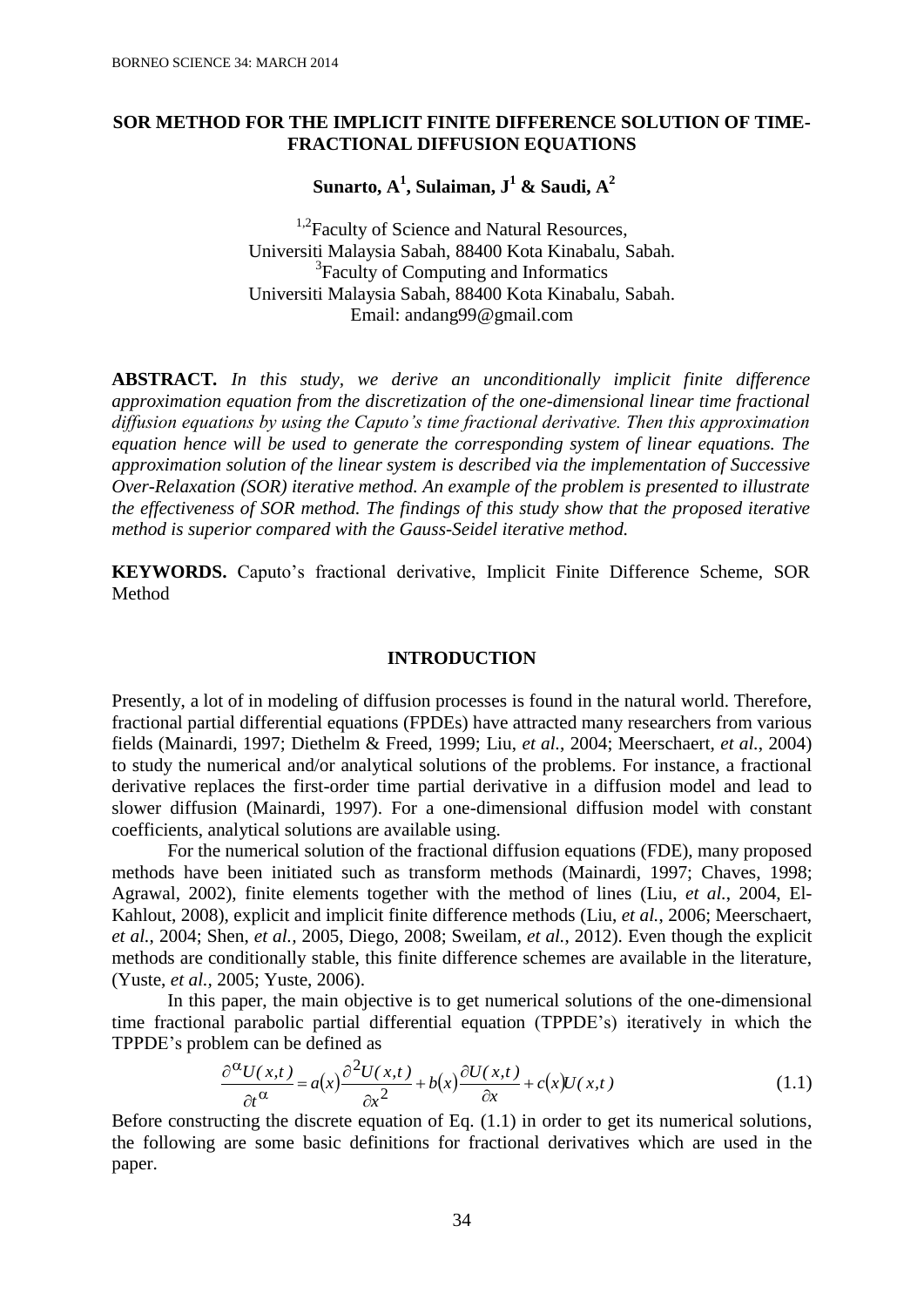**Definition 1.** (Zhang, 2009) The Riemann-Liouville fractional integral operator,  $J^{\alpha}$  of order- $\alpha$  is defined as

$$
J^{\alpha} f(x) = \frac{1}{\Gamma(\alpha)} \int_{0}^{x} (x - t)^{\alpha - 1} f(t) dt, \ \alpha > 0, \ x > 0
$$
 (1.2)

**Definition 2.** (Zhang, 2009) The Caputo's fractional partial derivative operator,  $D^{\alpha}$  of order  $-\alpha$  is defined as

$$
D^{\alpha} f(x) = \frac{1}{\Gamma(m-\alpha)} \int_{0}^{x} \frac{f^{(m)}(t)}{(x-t)^{\alpha-m+1}} dt, \quad \alpha > 0
$$
 (1.3)

with  $m-1 < \alpha \le m, m \in \mathbb{N}, x > 0$ 

According to previous studies, many studies have been conducted to show the efficiency of the SOR method (Youssef, 2012; Sun, 2005; Starke, *et al.*, 1991; Hadjidimos, 2000). However, there is no SOR method in the literature for solving Time-Fractional Diffusion equation. Therefore this paper attempts to investigate the Full-Sweep Successive Over-Relaxation (FSSOR) iterative method which is compared with the Full-Sweep Gauss-Seidel (FSGS) iterative method for solving Problem (1.1) with variable coefficients. To prove the efficiency of this method, we use the usual Caputo's implicit finite difference approximations for the non-local fractional derivative operator, which is first order consistent and unconditionally stable for Problem (1.1) with Dirichlet boundary conditions. According to Problem (1.1), we restrict our attention to the finite space domain  $0 \le x \le \gamma$ , with  $0 < \alpha < 1$ and the parameter  $\alpha$  refers to the fractional order of time derivative. For simplicity, we also assume the initial and boundary conditions of Problem (1.1) given as

 $U(0,t) = g_0(t), U(\ell,t) = g_1(t),$ 

and the initial condition

 $U(x,0) = f(x)$ .

where  $g_0(t)$ ,  $g_1(t)$ , and  $f(x)$ , are given functions. To discretize the time fractional derivative in Eq. (1.1), we consider Caputo's fractional partial derivative of order  $\alpha$ , defined by (Zhang, 2009; Young, 1954; Young, 1972),

$$
39; \text{Young, } 1954; \text{Young, } 1972),
$$
\n
$$
\frac{\partial^{\alpha} u(x,t)}{\partial t^{\alpha}} = \frac{1}{\Gamma(n-1)} \int_{0}^{\infty} \frac{\partial u(x,s)}{\partial t} (t-s)^{-\alpha} ds, \quad t > 0, \quad 0 < \alpha < 1
$$
\n
$$
(1.3)
$$

The organisation of the paper is as follows: In Section 2, an approximate formula of the fractional derivative and numerical procedure for solving time fractional diffusion equation (1.2) by means of the implicit finite difference method are given. In Section 3, formulation of the FSSOR iterative method will be discussed in Section 4 shows numerical experiment and conclusion is given in Section 5.

## *Caputo's Finite Difference Approximation*

We introduce the basic ideas for the numerical solution of the time fractional diffusion equation (1.1) by implicit finite difference in this section. For some positive integers *m* and *n*, the grids sizes in space and time directions for the finite difference algorithm are defined as *m*  $h = \Delta x = \frac{\gamma - 0}{\gamma}$  and *n*  $k = \Delta t = \frac{T}{t}$  respectively. The grids point in the space interval [0,  $\gamma$ ] are the numbers  $x_i = ih$ ,  $i = 0,1,2,...,m$  and the grid points in the time interval  $[0,T]$  are labeled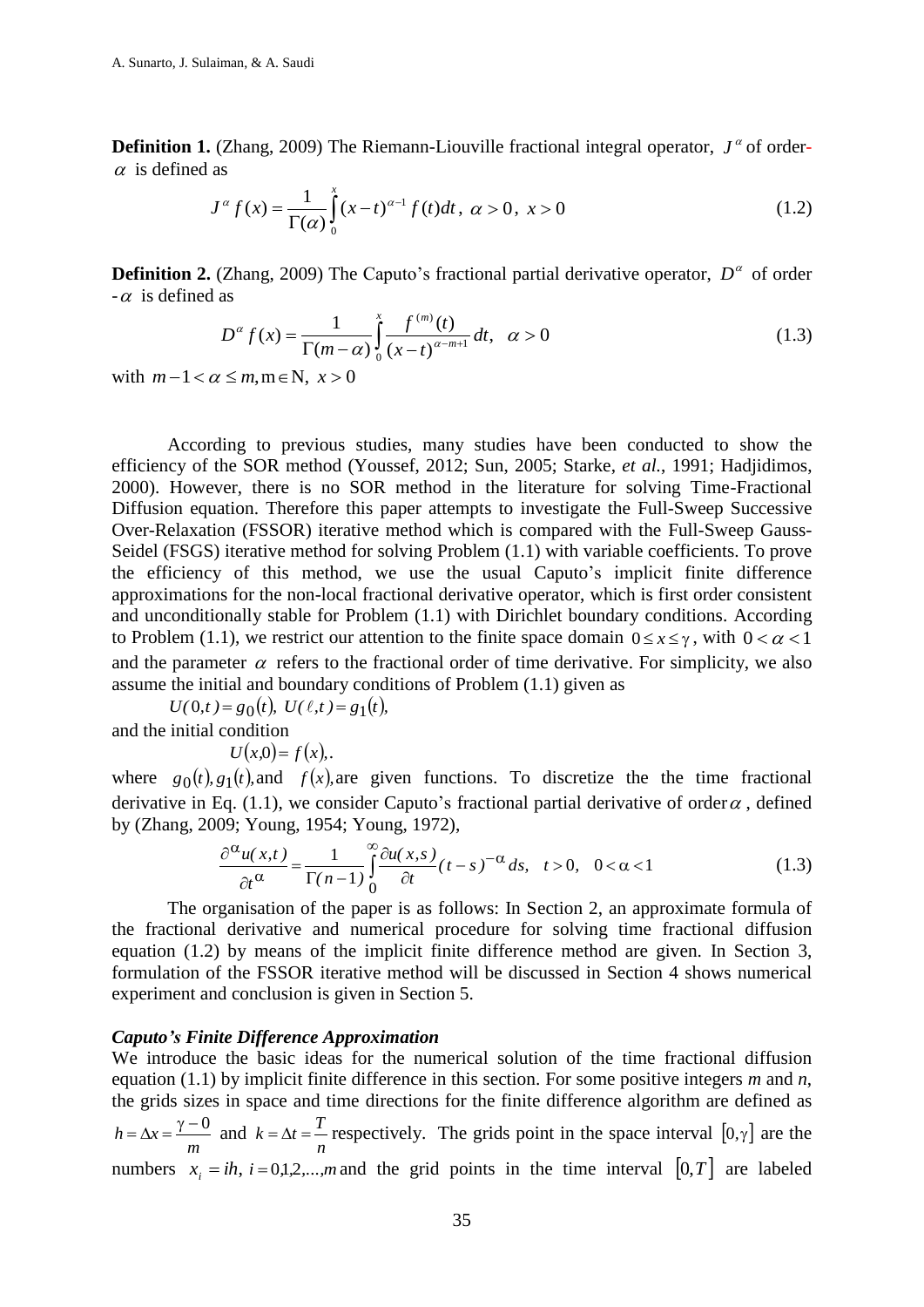$j = jk$ ,  $j = 0,1,2,...$ . The values of the function  $U(x,t)$  a at the grids point are denoted  $U_{i,j} = U(x_i, t_j).$ 

A discrete approximation to the fractional derivative (1.3) can be obtained by a simple quadrature formula as follows (Zhang, 2009):

$$
t_j = jk, j = 0.12....
$$
 The values of the function  $U(x,t)$  a at the grids point are denoted  
\n $U_{i,j} = U(x_i, t_j)$ .  
\nA discrete approximation to the fractional derivative (1.3) can be obtained by a simple  
\nquadrature formula as follows (Zhang, 2009):  
\n
$$
\frac{\partial^{\alpha}U(x_i, t_n)}{\partial t^{\alpha}} = \frac{1}{\Gamma(1-\alpha)} \int_{0}^{\alpha} \frac{\partial U(x_i, s)}{\partial t} (t_n - s)^{-\alpha} ds
$$
\n
$$
= \frac{1}{\Gamma(1-\alpha)} \int_{0}^{\alpha} \frac{1}{\int_{0}^{k} [U_{i,j} - U_{i,j-1} + O(k)]} [nk - s]^{-\alpha} ds
$$
\n
$$
= \frac{1}{\Gamma(1-\alpha)} \int_{0}^{\alpha} \frac{1}{\int_{-1}^{k} [U_{i,j} - U_{i,j-1} + O(k)]} [nk - s]^{-\alpha} ds
$$
\n
$$
= \frac{1}{\Gamma(1-\alpha)} \frac{1}{1-\alpha} \sum_{j=k}^{\alpha} \int_{j-j,k}^{R} \left[ \frac{[U_{i,j} - U_{i,j-1} + O(k)]}{k} [n - j + 1]^{1-\alpha} - (n - j)^{1-\alpha} \right]
$$
\n
$$
+ \frac{1}{\Gamma(1-\alpha)} \frac{1}{1-\alpha} \sum_{j=k}^{\alpha} [U_{i,j} - U_{i,j-1}] \sqrt{[n-j+1]^{1-\alpha}} - (n - j)^{1-\alpha} \right]
$$
\nLet us define  
\n
$$
\sigma_{\alpha,k} = \frac{1}{\Gamma(1-\alpha)} \frac{1}{1-\alpha} \sum_{j=1}^{n} [n - j + 1]^{j-\alpha} - (n - j)^{1-\alpha} \rho(k^{2-\alpha}),
$$
\n[Let us define  
\n
$$
\sigma_{\alpha,k} = \frac{1}{\Gamma(1-\alpha)} \frac{1}{1-\alpha} \sum_{j=1}^{n} \int_{k}^{\alpha} (U_{i,j-j+1} - U_{i,j-j+1}) + \frac{1}{\Gamma(1-\alpha)} \frac{1}{1-\alpha} n^{1-\alpha} O(k^{2-\alpha})
$$
\n
$$
= \sigma_{\alpha,k} \sum_{j=0}^{\alpha} O_j^{(\alpha)} (U_{i,j
$$

Let us define

$$
\sigma_{\alpha,k} = \frac{1}{\Gamma(1-\alpha)} \frac{1}{1-\alpha} \frac{1}{k^{\alpha}}
$$

and

$$
\omega_j^{(\alpha)} = j^{1-\alpha} - (j-1)^{1-\alpha},
$$

Then the discrete approximation of Eq.(2.1)

$$
\frac{\partial^{\alpha} U(x_i, t_n)}{\partial t^{\alpha}} = \sigma_{\alpha, k} \sum_{j=0}^{n} \omega_j^{(\alpha)} (U_{i, n-j+1} - U_{i, n-j+1}) + \frac{1}{\Gamma(1-\alpha)} \frac{1}{1-\alpha} n^{1-\alpha} O(k^{2-\alpha})
$$
  

$$
= \sigma_{\alpha, k} \sum_{j=0}^{n} \omega_j^{(\alpha)} (U_{i, n-j+1} - U_{i, n-j}) + O(k)
$$
 (2.2)

Hence, Eq.(2.2) can be indicated as

$$
\frac{\partial^{\alpha} U(x_i, t_n)}{\partial t^{\alpha}} = D_t^{(\alpha)} U_{i,n} + O(k)
$$

and the first order approximation method for the computation of Caputo's fractional partial derivative is then stated as the following expression

$$
D_t^{(\alpha)} U_{i,n} = \sigma_{\alpha,k} \sum_{j=1}^n \omega_j^{(\alpha)} (U_{i,n-1+j} - U_{i,n-j})
$$
\n(2.3)

Using Eq. (2.3) and the implicit finite difference discretization scheme, the discrete equation of Problem (1.1) to the grid point centered at  $(x_i, t_j) = (ih,nk)$ , is given as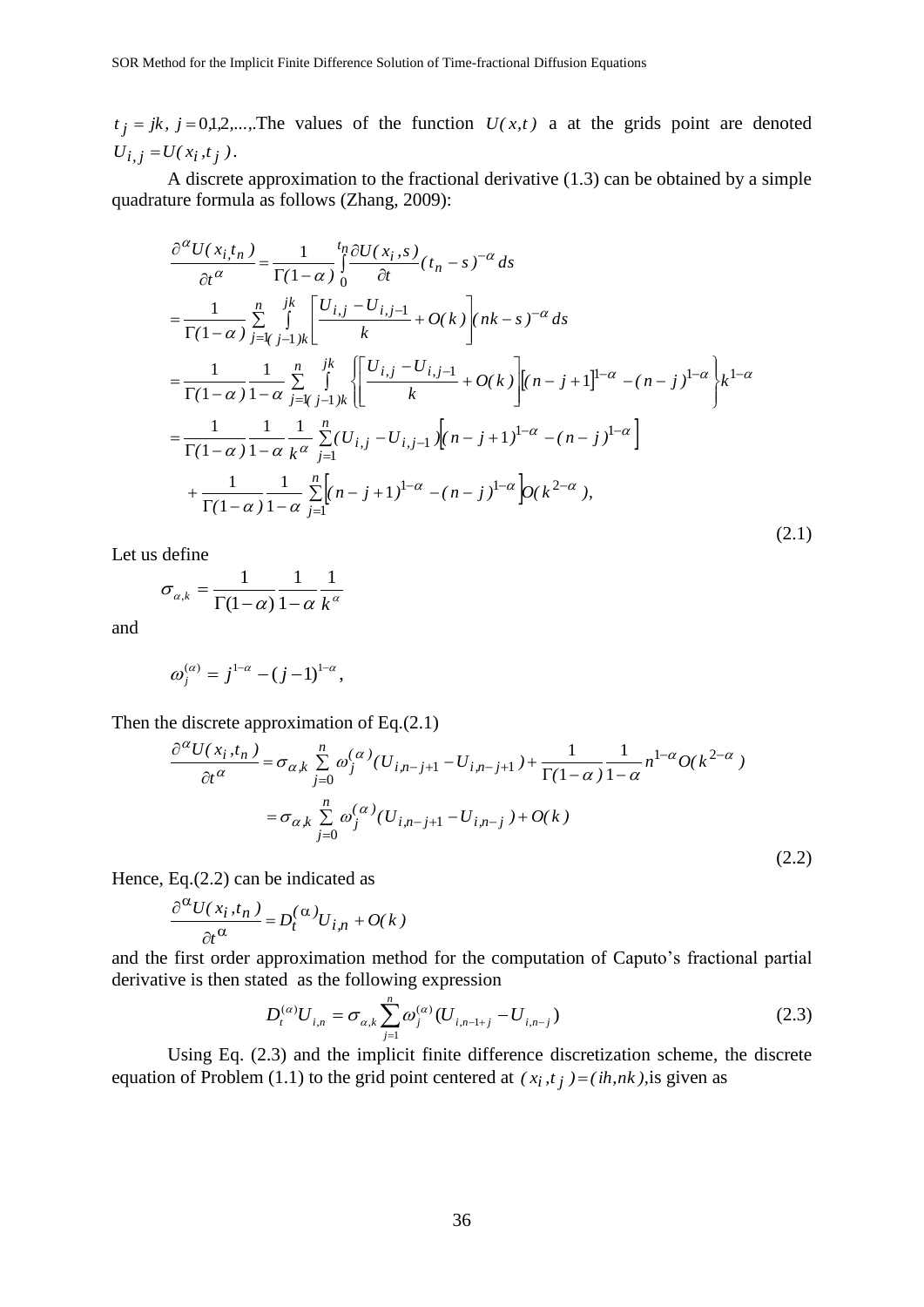$$
\sigma_{\alpha,k} \sum_{j=1}^{n} \omega_j^{(\alpha)}(U_{i,n-j+1} - U_{i,n-j})
$$
\n
$$
= a_i \frac{1}{h^2} (U_{i-1,n} - 2U_{i,n} + U_{i+1,n}) + b_i \frac{1}{2h} (U_{i+1,n} - U_{i-1,n}) + c_i U_{i,n},
$$
\n(2.4)

for *i=1,2...,m-1.*

Thus, according to Eq. (2.4), the approximation equation is known as the fully implicit finite difference approximation equation which is consistent first order accuracy in time and second order in space. For simplicity, Eq.(2.4) for  $n \ge 2$  can be rewritten as

$$
\sigma_{\alpha,k} \sum_{j=1}^{n} \omega_j^{(\alpha)}(U_{i,n-j+1} - U_{i,n-j}) = \left(\frac{a_i}{h^2} - \frac{b_i}{2h}U_{i-1,n} + \left(c_i - \frac{2a_i}{h^2}U_{i,n} + \left(\frac{a_i}{h^2} + \frac{b_i}{2h}U_{i+1,n}\right)\right)\right)
$$
  
 
$$
\therefore \sigma_{\alpha,k} \sum_{j=1}^{n} \omega_j^{(\alpha)}(U_{i,n-j+1} - U_{i,n-j}) = p_i U_{i-1,n} + q_i U_{i,n} + r_i U_{i+1,n}
$$

where

$$
p_i = \frac{a_i}{h^2} - \frac{b_i}{2h}, \, q_i = c_i - \frac{2a_i}{h^2}, \, r_i = \frac{a_i}{h^2} + \frac{b_i}{2h}.
$$

Finally, we get for  $n = 1$ ,  $\omega_j^{(\alpha)} = 1$ 

$$
- p_i U_{i-1,1} + q_i^* U_{i,1} - r_i U_{i+1,1} = f_i^j, \quad i = 1, 2, \dots, m-1
$$
\n(2.5)

(2.6)

where  $q_i^* = \sigma_{\alpha,k} - q_i$ , and  $f_i^j = \sigma_{\alpha,k} u_1^0$  $f_i^j = \sigma_{\alpha,k} u_1^0$ *j*  $\sum_{i}^{i} = \sigma_{\alpha,k} u_1^0$ . Again Eq. (2.5) can be expressed in a matrix form as  $AU = f$  $\sim$  ~  $(2.6)$ 

where

$$
A = \begin{bmatrix} q^* & -r & & & \\ -p & q^* & -r & & \\ & -p & q^* & -r & \\ & & \ddots & \ddots & \ddots & \\ & & & -p & q^* & -r \\ & & & & -p & q^* \end{bmatrix}_{(m-1)x(m-1)},
$$
  
\n
$$
U = [U_{11} \quad U_{21} \quad U_{31} \quad \cdots \quad U_{m-2,1} \quad U_{m-1,1}]^T,
$$
  
\n
$$
f = [U_{11} + p_1 U_{01} \quad U_{21} \quad U_{31} \quad \cdots \quad U_{m-2,1} \quad U_{m-1,1} + p_{m-1} U_{m,1}]^T.
$$

## **METHODOLOGY**

Based on the tridiagonal linear system in Eq. (2.6), it is clear that the characteristic of its coefficient matrix has large scale and sparse. Actually, the concept of various iterative methods has been initiated and conducted by many researchers such as, Young (Young, 1954; Young, 1971; Young, 1972), Hackbusch (Hackbusch, 1995), Saad (Saad, 1996), Evans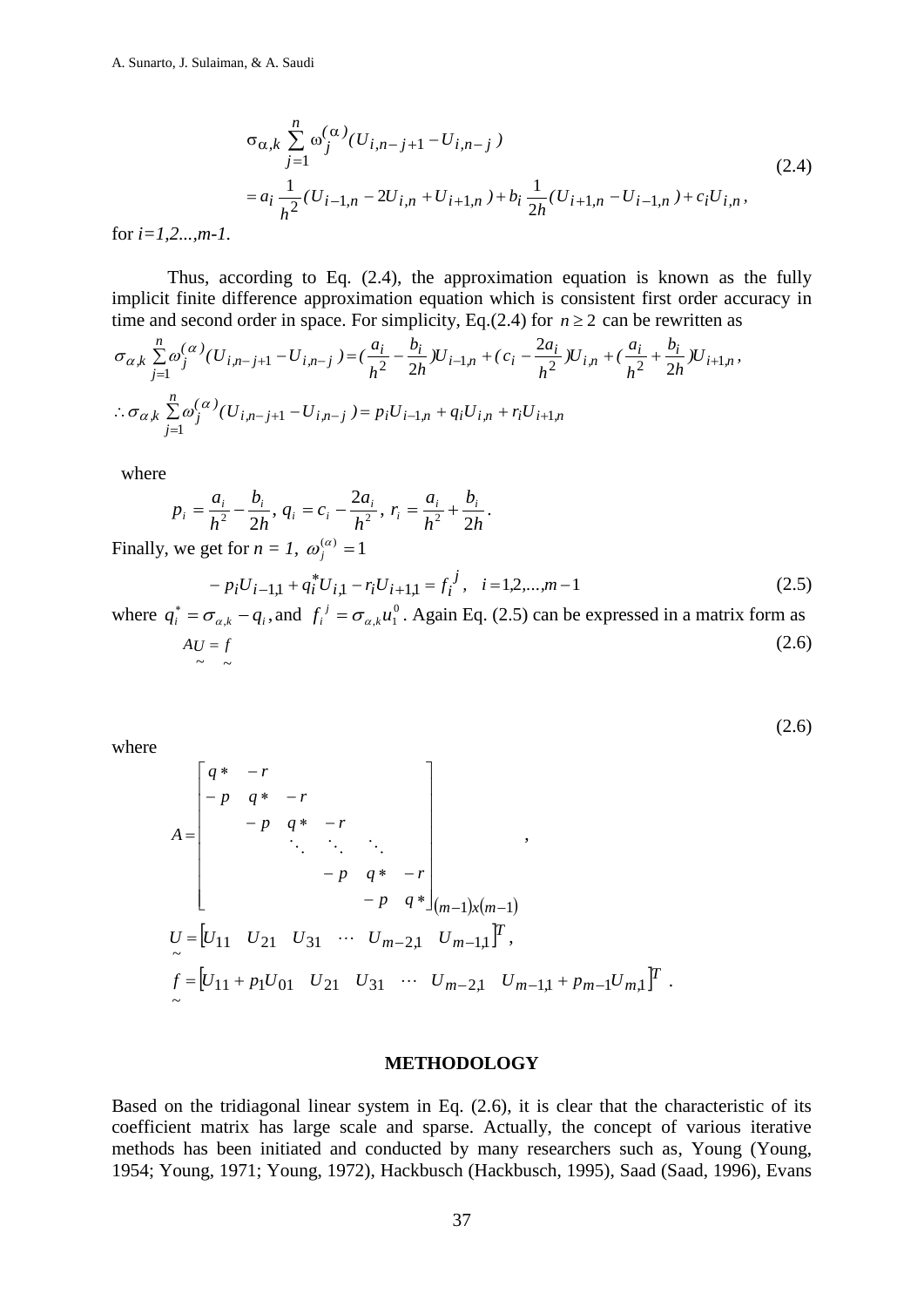(Evans, 1985), Yousif and Evans (Yousif, *et al.*, 1995), and Othman and Abdullah (Othman, *et al.*, 2000). To solve the tridiagonal linear system, Young (Young, 1954; Young, 1971; Young, 1972), initiated Successive Over-Relaxation (SOR) method, which is the most known and widely used iterative techniques to solve in solving any linear systems. Due to the advantages of FSSOR method, let the coefficient matrix *A* in (2.6) be expressed as summation of the three matrices

$$
A = D - L - V \tag{3.1}
$$

where *D*, *L* and *V* are diagonal, lower triangular and upper triangular matrices respectively. Thus, SOR iterative method can be defined generally as

$$
\tilde{U}^{(k+1)} = (D - \omega L)^{-1} [\omega V + (1 - \omega) D] \tilde{U}^{(k)} + (D - \omega L)^{-1} f \tag{3.2}
$$

where  $\tilde{U}^{(k)}$  represents an unknown vector at k<sup>th</sup> iteration. The implementation of the SOR iterative method can be described in Algorithm 1.

## *Algorithm 1: SOR method*

- i. Initialize  $\tilde{U} \leftarrow 0$  and  $\varepsilon \leftarrow 10^{-10}$ .
- ii. For  $i = 1,2,...,n-1$  and  $j = 1,2,...,m-1$  assign

$$
U_{i,j}^{(k+1)} = (1 - \omega)U_{i+1,j}^{(k)} + \frac{\omega}{q_i} (p_i U_{i-1,1} + r_i U_{i+1,1} + f_{i,1})
$$

iii. Convergence test. If the convergence criterion i.e.  $\|\tilde{U}^{(k+1)} - \tilde{U}^{(k)}\| \le \varepsilon = 10^{-10}$  is satisfied, go to Step (iv). Otherwise go back to Step (ii).

iv. Display approximate solutions.

# **RESULT AND DISCUSSION**

In order to verify the effectiveness of the Full-Sweep Gauss-Seidel (FSGS) and Full-Sweep Successive Over-Relaxation (FSSOR) iterative methods, one example of the time fractional diffusion equation was tested. In comparison, three criteria will be considered for both iterative methods such as number of iterations (K), execution time (second) and maximum absolute error at two different values of  $\alpha = 0.50$  and  $\alpha = 0.75$ . During the implementation of the point iterations, the convergence test considered the tolerance error,  $\varepsilon = 10^{-10}$ .

#### *Examples 1:*

Let us consider the following time fractional initial boundary value problem (Ali S *et al*, 2013)

$$
\frac{\partial^{\alpha} U(x,t)}{\partial t^{\alpha}} = \frac{\partial^2 U(x,t)}{\partial x^2}, \quad 0 < \alpha \le 1, 0 \le x \le \gamma, \quad t > 0,
$$
\n(4.1)

where the boundary conditions are given in fractional terms

$$
U(0,t) = \frac{2kt^{\alpha}}{\Gamma(\alpha+1)}, \ U(\ell,t) = \ell^2 + \frac{2kt^{\alpha}}{\Gamma(\alpha+1)},\tag{4.2a}
$$

and the initial condition

$$
U(x,0) = x^2.
$$
 (4.2b)

From Problem (4.1), as taking  $\alpha = 1$ , it can be seen that Equation (4.1) can be reduced to the standard diffusion equation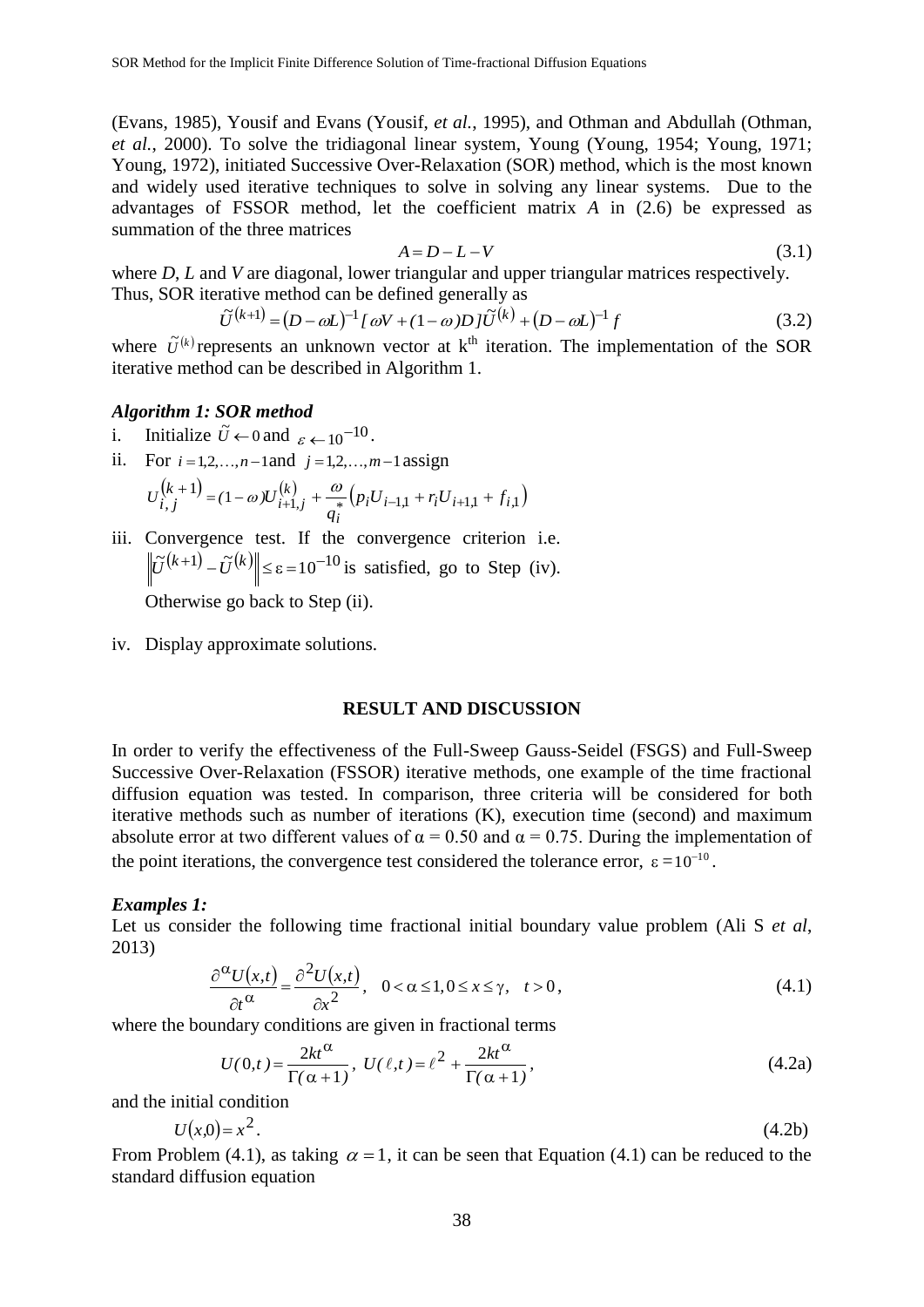$$
\frac{\partial U(x,t)}{\partial t} = \frac{\partial^2 U(x,t)}{\partial x^2}, \quad 0 \le x \le \gamma, \quad t > 0,
$$
\n(4.3)

with the initial and boundary conditions

 $U(x,0) = x^2$ ,  $U(0,t) = 2kt$ ,  $U(\ell,t) = \ell^2 + 2kt$ ,

Then the analytical solution of Problem (4.3) is obtained as follows

$$
U(x,t) = x^2 + 2kt.
$$

Now by applying the series

$$
U(x,t) = \sum_{n=0}^{m-1} \frac{\partial^n U(x,0)}{\partial t^n} \frac{t^n}{n!} + \sum_{n=1}^{\infty} \sum_{i=0}^{m-1} \frac{\partial^{mn+i} U(x,0)}{\partial t^{mn+i}} \frac{t^{n\alpha+i}}{\Gamma(n\alpha+i+1)}
$$

to  $U(x,t)$  for  $0 < \alpha \leq 1$ , it can be shown that the analytical solution of Problem (4.1) is given as

$$
U(x,t) = x^2 + 2k \frac{t^{\alpha}}{\Gamma(\alpha+1)}.
$$

## *Examples 2:*

Let us consider the following time fractional initial boundary value problem (Ali S *et al*, 2013)

$$
\frac{\partial^{\alpha} U(x,t)}{\partial t^{\alpha}} = \frac{1}{2} x^{2} \frac{\partial^{2} U(x,t)}{\partial x^{2}}, \quad 0 < \alpha \le 1, 0 \le x \le \gamma, \quad t > 0,
$$
\n(4.4)

where the boundary conditions are given in fractional terms

$$
U(0,t) = 0, \quad U(1,t) = e^t,
$$

(4.5a)

and the initial condition

 $U(x,0) = x^2$ .

 $(4.5h)$ 

From Problem (4.4), as taking  $\alpha = 1$ , it can be seen that Equation (4.4) can be reduced to the standard diffusion equation

$$
\frac{\partial U(x,t)}{\partial t} = \frac{1}{2} x^2 \frac{\partial^2 U(x,t)}{\partial x^2}, \quad 0 \le x \le \gamma, \quad t > 0,
$$
\n(4.6)

Then the analytical solution of Problem (4.6) is obtained as follows

$$
U(x,t) = x^2 e^t
$$

Now by applying the series

$$
U(x,t) = \sum_{n=0}^{m-1} \frac{\partial^n U(x,0)}{\partial t^n} \frac{t^n}{n!} + \sum_{n=1}^{\infty} \sum_{i=0}^{m-1} \frac{\partial^{mn+i} U(x,0)}{\partial t^{mn+i}} \frac{t^{n\alpha+i}}{\Gamma(n\alpha+i+1)}
$$

to  $U(x,t)$  for  $0 < \alpha \le 1$ , it can be shown that the analytical solution of Problem (4.4) is given as

$$
U(x,t) = x^2 \left[ 1 + \frac{t^{\alpha}}{\Gamma(\alpha+1)} + \frac{t^{2\alpha}}{\Gamma(2\alpha+1)} + \frac{t^{3\alpha}}{\Gamma(3\alpha+1)} + \dots \right]
$$

 $\left(\frac{x,t}{2}\right) = \frac{\partial^2 U(x,t)}{\partial x^2}$ ,  $0 \le x \le \gamma$ , t:<br>
d boundary conditions<br>  $2, U(0,t) = 2kt$ ,  $U(\ell, t)$ <br>
al solution of Problem (4.3) is<br>  $2 + 2kt$ .<br>
the series<br>  $\frac{1}{2} + 2kt$ .<br>  $\frac{1}{2}e^{-2t}U(x,0) \frac{t^n}{n!} + \sum_{n=1}^{\infty} \sum_{i=0}^{n-1} \frac$ All results of numerical experiments for Problem (4.1) and Problem (4.2), obtained from implementation of FSGS and FSSOR iterative methods are recorded in Table 1 and Table 2 at different values of mesh sizes,  $M = 256, 512, 1024, 2048$  and 4096.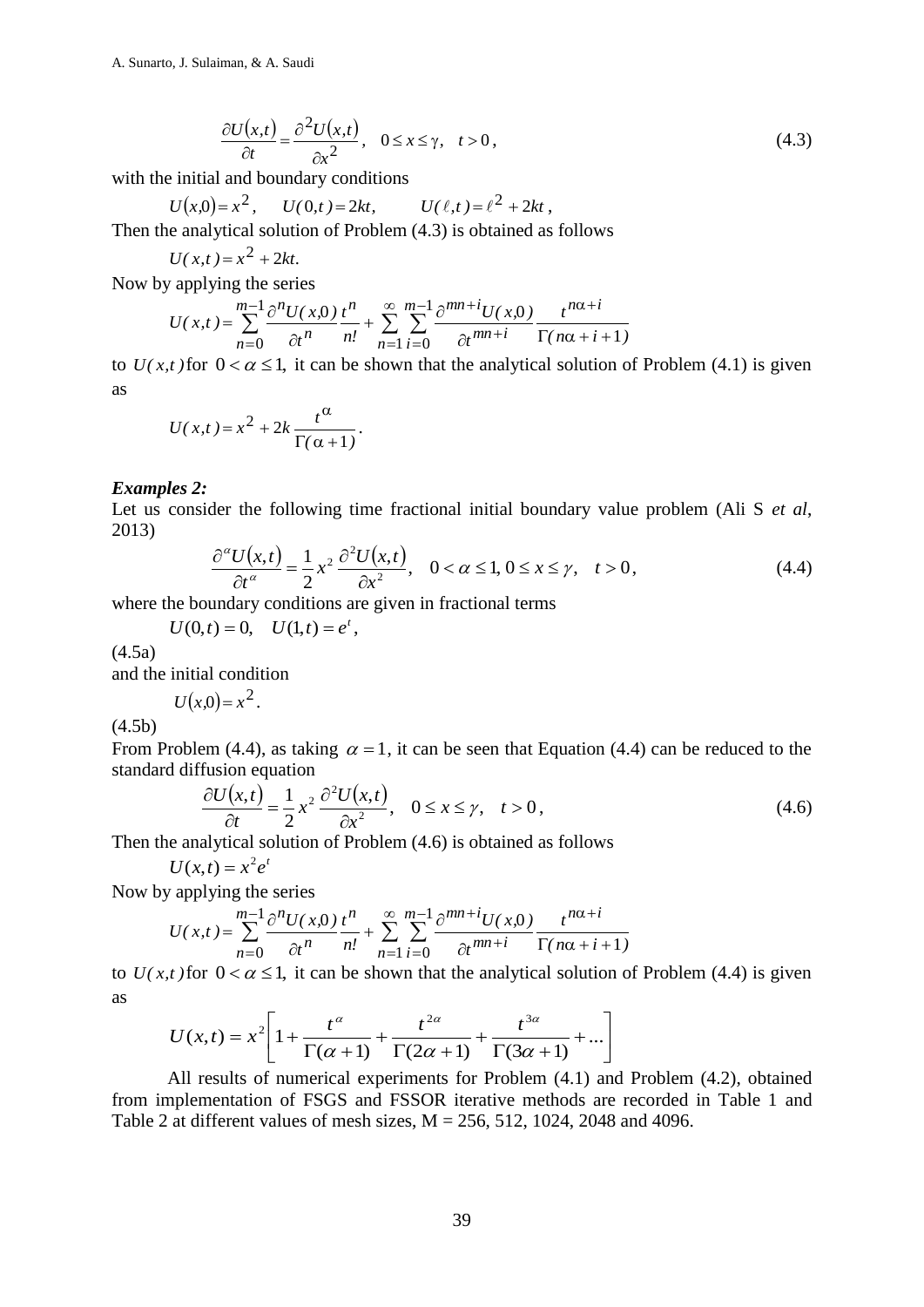|      |               | $\alpha = 0.50$     |             |             | $\alpha = 0.75$     |          |           |
|------|---------------|---------------------|-------------|-------------|---------------------|----------|-----------|
| M    | <b>Method</b> | K                   | <b>Time</b> | <b>Max</b>  | K                   | Time     | Max       |
|      |               | (Number             | (Second)    | Error       | (Number             | (Second) | Error     |
|      |               | <i>Iterations</i> ) |             |             | <i>Iterations</i> ) |          |           |
| 256  | <b>FSGS</b>   | 230579              | 1.46        | 7.6181e-6   | 282947              | 1.99     | 5.3418e-7 |
|      | <b>FSSOR</b>  | 1552                | 0.01        | $2.9290e-5$ | 1764                | 0.02     | 2.8576e-6 |
| 512  | <b>FSGS</b>   | 817596              | 10.24       | 3.3005e-6   | 1000946             | 13.98    | 2.1293e-6 |
|      | <b>FSSOR</b>  | 2984                | 0.03        | 7.2994e-6   | 3376                | 0.04     | 3.5758e-7 |
| 1024 | <b>FSGS</b>   | 2853149             | 71.25       | 7.1831e-6   | 3482930             | 97.32    | 8.5184e-6 |
|      | <b>FSSOR</b>  | 5890                | 0.09        | 1.8275e-6   | 6615                | 0.13     | 4.4743e-8 |
| 2048 | <b>FSGS</b>   | 9767783             | 487.01      | 2.7356e-5   | 11884877            | 664.92   | 3.4082e-5 |
|      | <b>FSSOR</b>  | 11258               | 0.33        | 4.6509e-7   | 12859               | 0.42     | 1.0835e-8 |
| 4096 | <b>FSGS</b>   | 32773526            | 3266.51     | 1.0899e-4   | 39754285            | 48406.87 | 1.3610e-4 |
|      | <b>FSSOR</b>  | 21708               | 1.27        | 1.2600e-7   | 2427                | 1.56     | 2.9852e-8 |

**Table 1. Comparison of Number Iterations (K), The Execution Time (Seconds) and Maximum Errors for the iterative methods using example at**  $\alpha = 0.50, 0.75$ .

| Table 2. Comparison of Number Iterations (K), The Execution Time (Seconds) and    |  |
|-----------------------------------------------------------------------------------|--|
| Maximum Errors for the iterative methods using example at $\alpha = 0.50, 0.75$ . |  |

|      |              |                     | $\alpha = 0.50$ |              | $\alpha = 0.75$     |             |          |
|------|--------------|---------------------|-----------------|--------------|---------------------|-------------|----------|
| M    | Method       | K                   | Time            | Max          | K                   | <b>Time</b> | Max      |
|      |              | (Number             | (Second)        | <b>Error</b> | (Number             | (Second)    | Error    |
|      |              | <i>Iterations</i> ) |                 |              | <i>Iterations</i> ) |             |          |
| 256  | <b>FSGS</b>  | 21017               | 37.73           | 9.97e-05     | 13601               | 5.92        | 9.86e-05 |
|      | <b>FSSOR</b> | 7292                | 35.86           | $9.96e-05$   | 4715                | 2.23        | 9.84e-05 |
| 512  | <b>FSGS</b>  | 77231               | 343.63          | 1.00e-04     | 50095               | 42.17       | 9.90e-05 |
|      | <b>FSSOR</b> | 26884               | 261.56          | $9.98e-0.5$  | 17417               | 16.68       | 9.87e-05 |
| 1024 | <b>FSGS</b>  | 281598              | 2747.34         | $1.02e-04$   | 183181              | 339.85      | 1.01e-04 |
|      | <b>FSSOR</b> | 98422               | 1916.28         | 1.00e-04     | 63298               | 123.01      | 9.96e-05 |
| 2048 | <b>FSGS</b>  | 1017140             | 68285.36        | 1.09e-04     | 663971              | 2454.53     | 1.08e-05 |
|      | <b>FSSOR</b> | 357258              | 14064.44        | $1.04e-04$   | 232784              | 1007.47     | 1.03e-05 |
| 4096 | <b>FSGS</b>  | 3631638             | 58914.30        | 1.38e-04     | 2380946             | 17795.25    | 1.38e-04 |
|      | <b>FSSOR</b> | 21156               | 4104.17         | 1.36e-04     | 19153.0             | 3239.84     | 1.34e-05 |

## **CONCLUSION**

For the time fractional diffusion problems, the paper presents the formulation of the Caputo's finite difference equations to generate a linear system. Then to solve the linear system, the formulation of FSGS and FSSOR iterative methods have been constructed based on the Caputo's derivative operator. From observation of all experimental results by imposing the FSGS and FSSOR iterative methods, it can be also observed in Table 1 and table 2 that the number of iterations and the execution time for FSSOR iterative method have been declined tremendously as compared with FSGS iterative method. This is due to the implementations of FSSOR iterative method have been accelerated by using the optimal value of the weighted parameter, ω. In fact, these conclusions are inline with the results of Othman and Abdullah (Ali, *et al.*, 2013). Based on their accuracy, it can be concluded that the numerical solutions for both methods are in good agreement.

Since this study has focused mainly on the full-sweep scheme, further observation of half-sweep (Abdullah, 1991; Yousif, *et al.*, 1995) and quarter-sweep (Othman, *et al.*, 2000); schemes needs to be carried out in solving to solve fractional diffusion equations. In addition to that, the capability of 4 Point-MEGSOR should also be investigated for solving other multi-dimensional fractional partial differential equations (Evans, 1985; Evans *et al.*, 1988)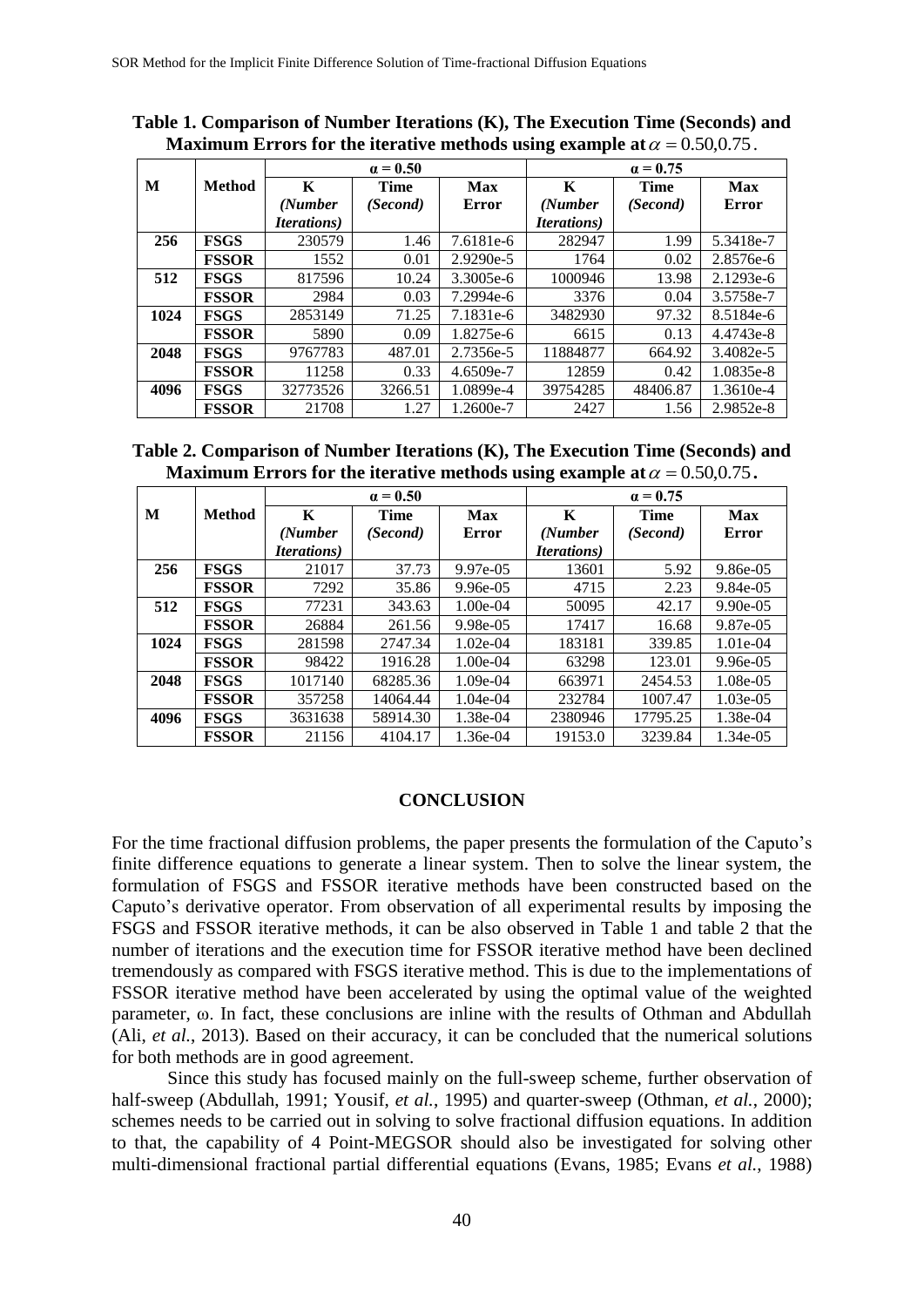and being used as a smoother in multigrid solvers (Hackbusch, 1995; Othman, *et al.*, 2000). Also, discovery on various point block iterative methods can be also studied (Yousif, *et al.*, 1995; Martins, *et al.*, 2002) to solve the fractional problems.

# **REFERENCES**

- Abdullah, A. R. 1991. The Four Point Explicit Decoupled Group (EDG) Method: A Fast Poisson Solver. *International Journal of Computer Mathematics*, **38**: 61-70.
- Agrawal, O. P. 2002, Solution for a Fractional Diffusion-wave Equation Defined in a Bounded Domain. *Nonlinear Dynamic*, **29:** 145-155.
- Ali, Erman, S., Ozgur, B. & Korkmaz, E. 2013. Analysis of Fractional Partial Differential Equations by Taylor Series Expansion, *Boundary Value Problem A Springer Open Journal*, **2**: 68-80
- Chaves, A. 1998. Fractional Diffusion Equation to Describe Levy Flight. *Physic Letter A*, **239**: 13-16.
- Diethelm, K. & Freed, A. D. 1999. *On the Solution of Nonlinear Fractional Order Differential Equation used in the Modeling of Viscoplasticity, in Scientific Computing in Chemical engineering II Computational Fluid Dynamic, Reaction Engineering and Molecular Properties*, Heidelberg: Springer Verlag, 217-224.
- El-Kahlout, A., Salim, T. O., & El-Azab, S. 2008. Exact Solution of Time-Fractional Partial Differential Equation. *Applied Mathematical Science*, **52**: 2577-2590.
- Evans, D. J. & Sahimi, M. S. 1988. The Alternating Group Explicit Iterative Method (AGE) to Solve Parabolic and Hyperbolic Partial Differential Equations. *Annual Review of Fluid Mechanics and Heat Transfer,* **2**: 283-389.
- Evans, D. J. 1985. Group Explicit Iterative Methods for Solving Large Linear Systems. *International Journal of Computer Mathematics,* **17**: 81-108.
- Hackbusch, W. 1995. *Iterative Solution of Large Sparse Systems of Equations*. New York: Springer-Verlag.
- Hadjidimos, A. 2000. Successive Overrelaxations and Relative Methods. *Journal of Computational and Applied Mathematics*, **123**: 177-199.
- Liu, F., Anh, V. & Turner, I. 2004. Numerical Solution of the Space Fractional Fokker-Planck equation. *Journal of Computational and Applied Mathematics*, **166**: 209-219.
- Liu, F., Zhuang, P., Anh, V., & Turner, I. 2006. A Fractional-order Implicit Difference Approximation for the Space-time Fractional Diffusion Equation. *ANZIAM Journal*, **47**: C871-C887.
- Mainardi, F. 1997. Fractals and Fractional Calculus Continum Mechanics. Heidelberg: Springer Verlag. 291-348.
- Martins, M. M., Yousif, W. S., & Evans, D. J. 2002. Explicit Group AOR Method for Solving Elliptic Partial Differential Equations*. Neura Parallel, and Science Computation*, **10 (4)**: 411-422.
- Meerschaert, M. M. & Tadjeran, C. 2004. Finite Difference Approximation for Fractional Advection-dispersion Flow Equations. *Journal of Computational and Applied Mathematics*, **172**: 145-155.
- Murio, Diego A. 2008. Implicit Finite Difference Approximation for Time-Fractional Diffusion Equations. *An International Journal Computer & Mathematics with Applications*, **56**: 1138-1145.
- Othman, M. & Abdullah, A. R. 2000. An Efficient Four Points Modified Explicit Group Poisson Solver. *International Journal Computer Mathematics*, **76**: 203-217.